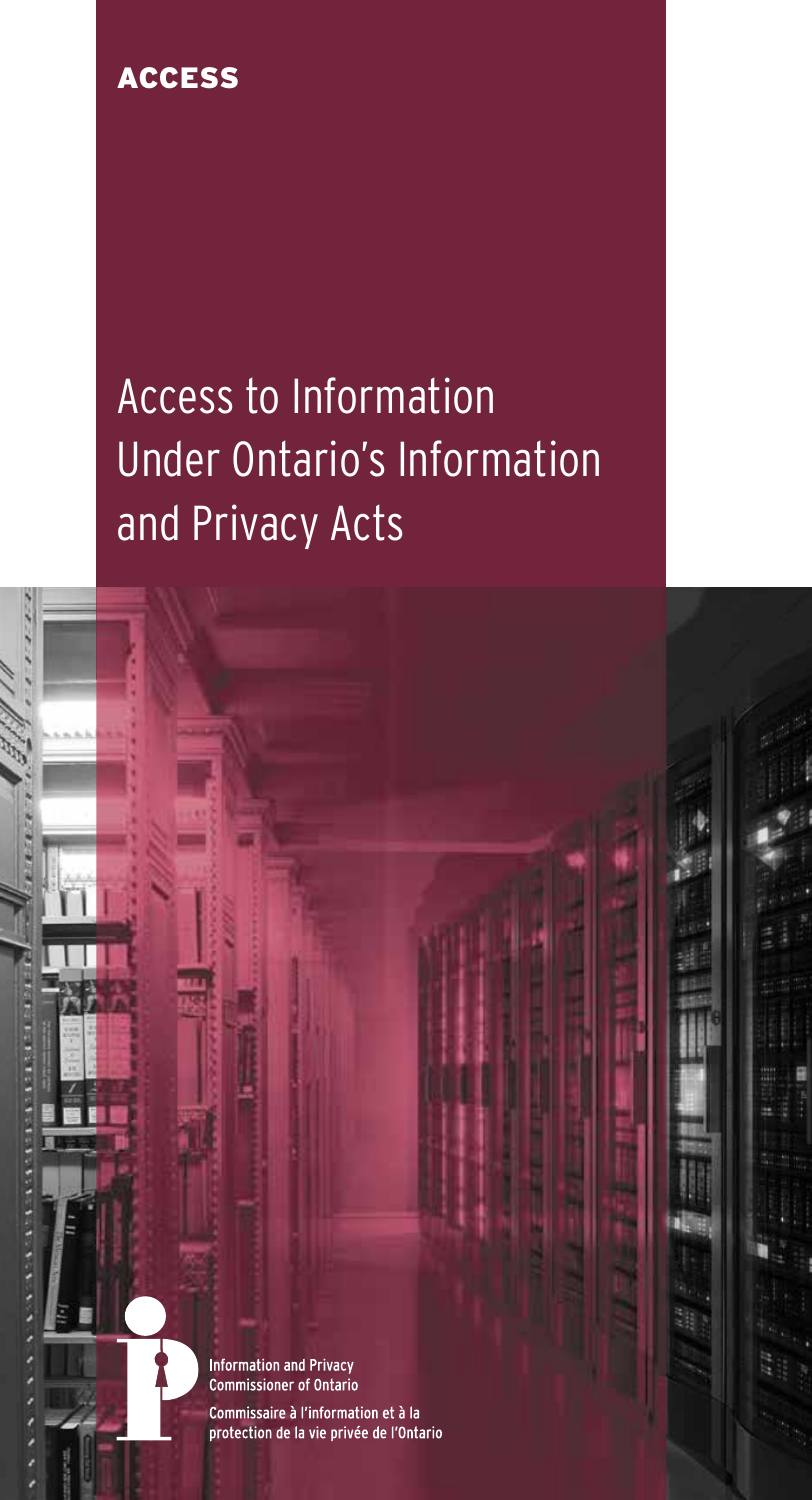Ontario's Freedom of Information and Protection of Privacy Act and Municipal Freedom of Information and Protection of Privacy Act give you the right to request access to government-held information. You also have a right to access and correct information about yourself. The Information and Privacy Commissioner of Ontario (IPC) works to protect these rights.

These laws apply to institutions such as:

- provincial ministries
- agencies
- universities
- hospitals
- municipalities
- police services
- school boards

The laws also allow institutions to deny you access to certain types of information, such as the personal information of another person. They can also refuse your request for correction.

A third law, the Personal Health Information Protection Act, gives you the right to request access to, or correct, your personal health information. See the IPC website for details about PHIPA.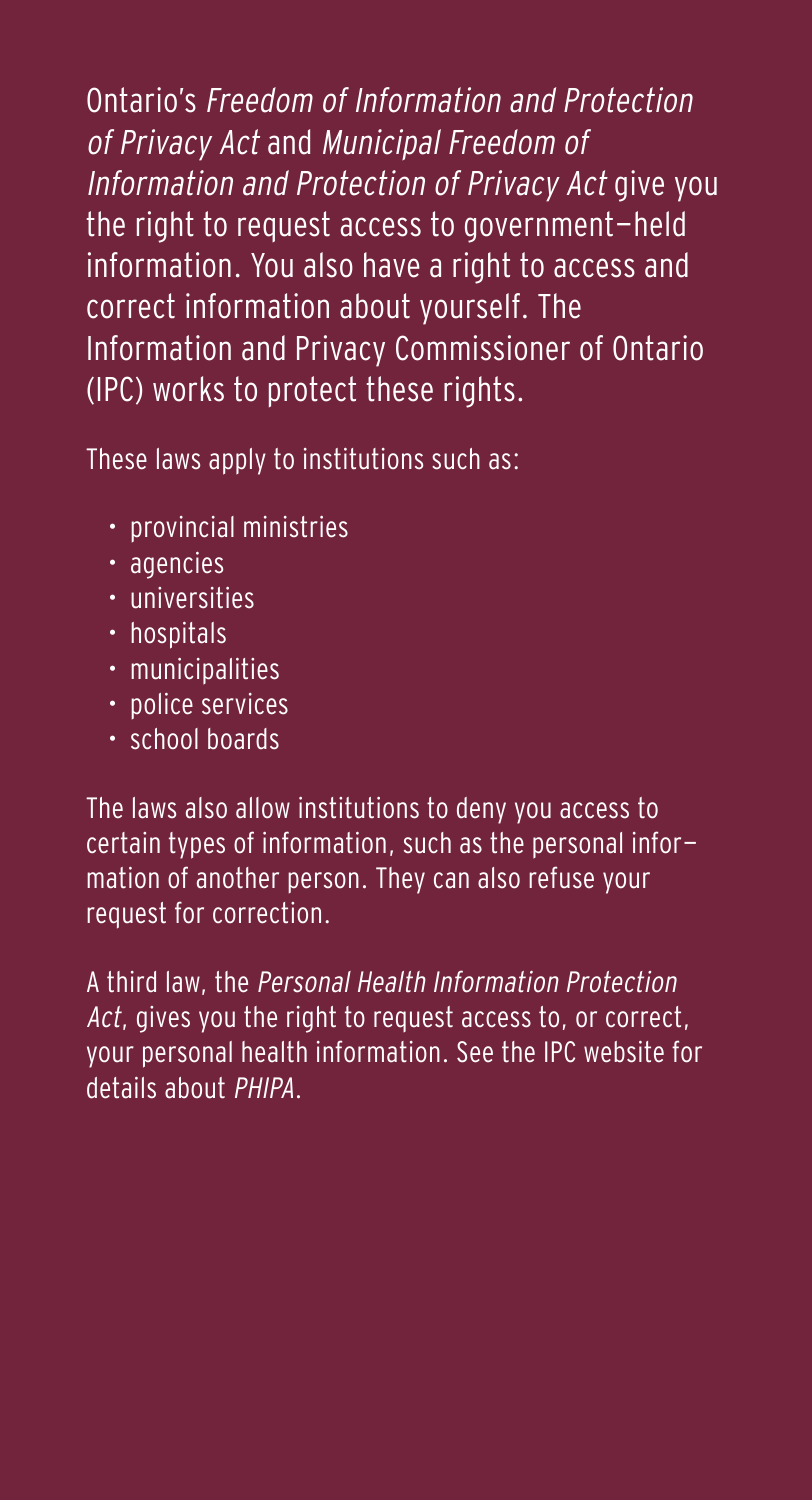# FREQUENTLY ASKED QUESTIONS

# **WHAT KIND OF INFORMATION CAN I REQUEST?**

You can request general records held by public sector organizations. The information may be recorded in printed form, on film, or in electronic format. It includes things like photographs and maps.

You can also request access to, and correction of, your *personal* information. Your personal information includes your address, sex, age, education and other recorded information about you.

## **CAN I REQUEST INFORMATION FROM NON-GOVERNMENT ORGANIZATIONS UNDER THESE LAWS?**

No. These two laws apply only to provincial and local government institutions. They do not apply to private companies, banks, credit bureaus or federal government organizations.

#### **HOW DO I FIND OUT WHAT TYPES OF RECORDS PROVINCIAL AND LOCAL GOVERNMENT INSTITUTIONS HAVE?**

The Government of Ontario has a **[Directory of](https://www.ontario.ca/document/directory-records)  [Records](https://www.ontario.ca/document/directory-records)** that lists the provincial institutions and the types of records they hold. You can search the directory at **[www.ontario.ca](http://www.ontario.ca/)** or contact your nearest ServiceOntario office.

Most municipalities and other local government institutions have directories of records. They are usually available at their offices or on their websites.

#### **I KNOW WHICH ORGANIZATION HAS THE INFORMATION. HOW DO I ASK FOR IT?**

Most institutions post a lot of information online. In many cases, you can get the information you want by searching the website or just by calling or visiting the appropriate office.

## **THAT DIDN'T WORK—NOW WHAT?**

If you did not get the information you want, send a written request to the freedom of information coordinator at the institution. You can find their address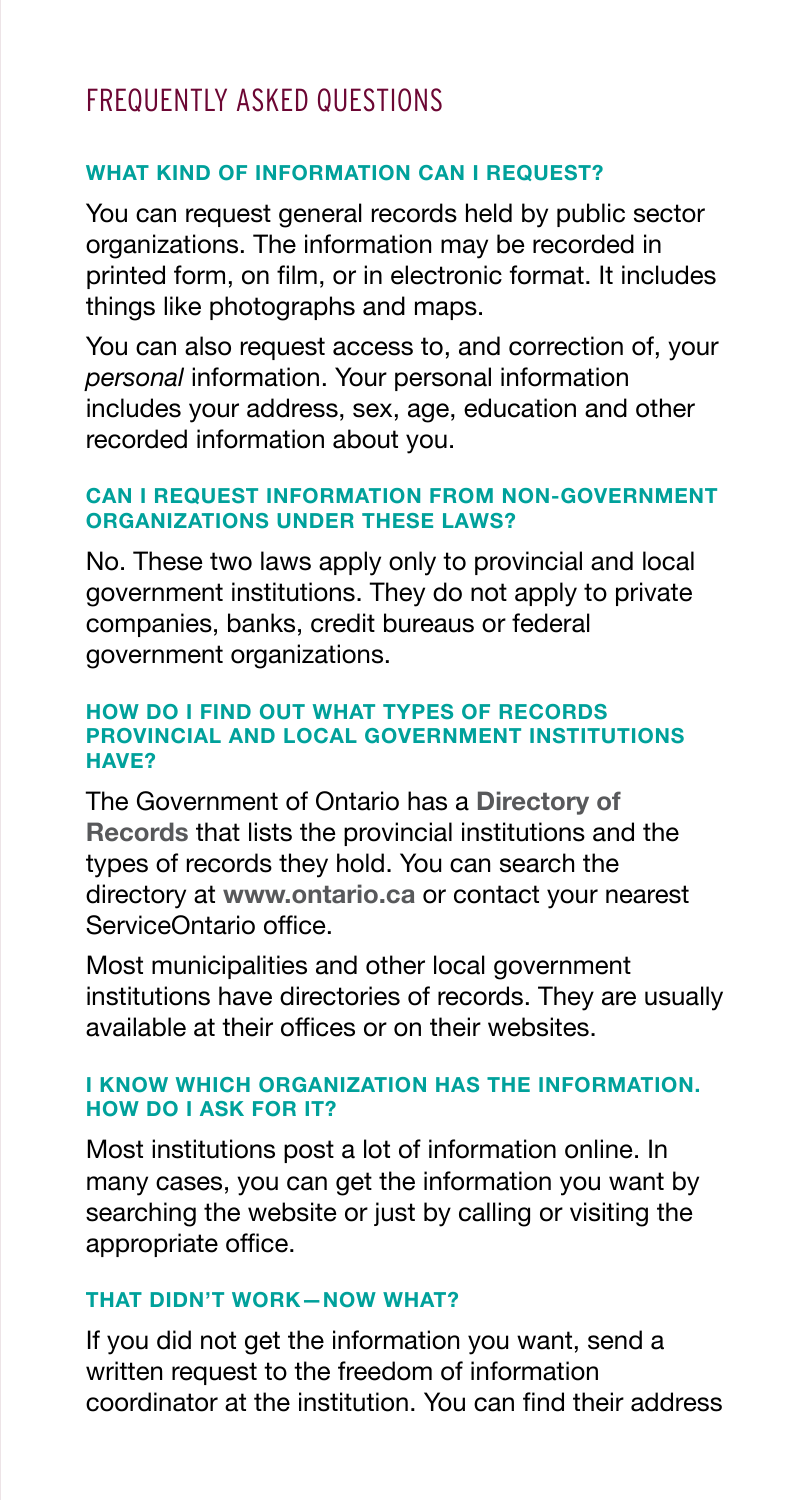and telephone number by searching the **[Directory of](https://www.ontario.ca/page/directory-institutions)  [Institutions](https://www.ontario.ca/page/directory-institutions)** at **[www.ontario.ca](http://www.ontario.ca/)**.

#### **THAT SOUNDS COMPLICATED. IS IT?**

Not at all. Simply follow these steps:

- 1. Complete the institution's request form or write a letter requesting the information. You can also use the **[request form](https://www.ipc.on.ca/wp-content/uploads/Resources/up-1request.pdf)** found on the IPC website at **[www.ipc.on.ca](http://www.ipc.on.ca/)**.
- 2. Send the completed request form or letter to the freedom of information coordinator at the public in-stitution that has the information you want. You must include a \$5 application fee, payable by cheque or money order, to "The Minister of Finance" or the appropriate local government institution.

#### **DO I HAVE TO PAY ANY OTHER COSTS?**

The institution will not charge you for the time it takes to manually search for records that contain your personal information or to prepare the files for release. However, it may charge certain other fees, including photo-copying fees.

For all other records, the institution may charge you for photocopying, shipping, manually searching and preparing the files, and other costs involved in responding to your request.

#### **HOW LONG DO I HAVE TO WAIT FOR A RESPONSE TO MY REQUEST?**

In most cases, you should get a response to your request within 30 days.

## **WILL I RECEIVE ALL THE INFORMATION I WANT?**

Not necessarily. While Ontario's access laws provide a general right of access to government-held information, they also allow institutions to deny access to certain types of information (for example, the personal information of another person).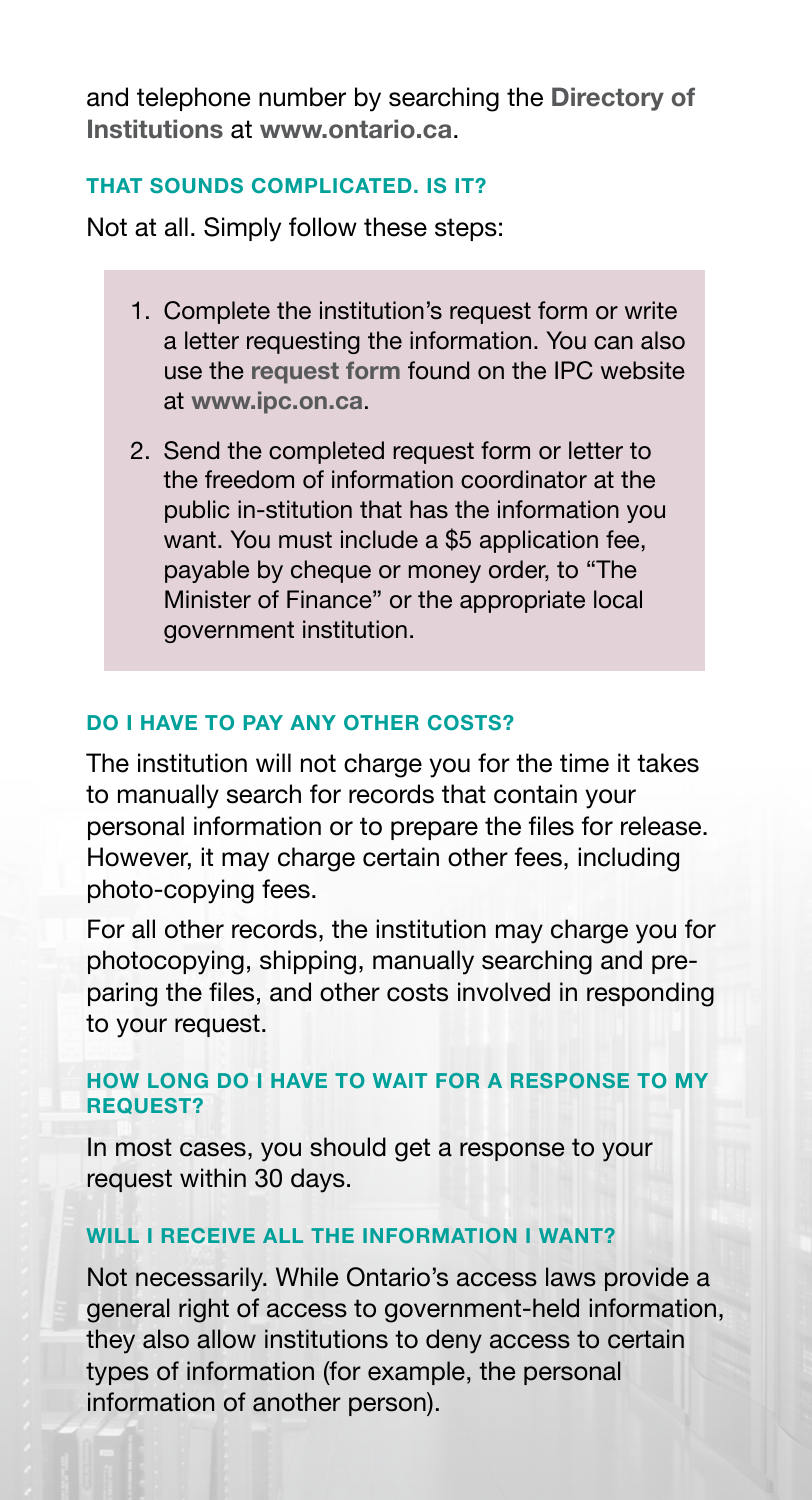#### **WHAT WILL HAPPEN IF THE INSTITUTION REFUSES MY REQUEST FOR INFORMATION?**

If a public institution denies you access to information that you requested, it must give you written notice of its decision, and inform you of your right to appeal to the IPC.

## **WHAT IS AN APPEAL?**

An appeal is a way to ask for a review of a public sector organization's access or correction decision.

# **DO I HAVE TO PAY TO FILE AN APPEAL?**

Yes, in most cases. If you requested access to your personal information or correction of your personal infor-mation, the appeal fee is \$10. For a request of other records, the appeal fee is \$25.

Include the fee when you send the appeal to the IPC. You can pay by cheque or money order, payable to "The Minister of Finance."

# **IS THERE A TIME LIMIT FOR FILING AN APPEAL?**

Yes. After the institution sends you its decision, you have 30 calendar days to file an appeal with our office. For more information on your right to appeal, go to the IPC website or contact our office.

#### **HOW DO I ASK A PUBLIC ORGANIZATION FOR CORRECTION OF MY PERSONAL INFORMATION?**

Fill out the request form or write a letter requesting a correction and send it to the freedom of information coordinator at the institution. Make sure you include details of what information is incorrect and how you would like it corrected. You don't have to pay a fee when you request a correction.

#### **I HAVE MORE QUESTIONS ABOUT ACCESS TO INFORMATION OR CORRECTION REQUESTS. WHO CAN ANSWER THEM?**

If you have questions of a general nature about access to government-held information, the appeal process, or about Ontario's access and privacy laws, please contact our office.